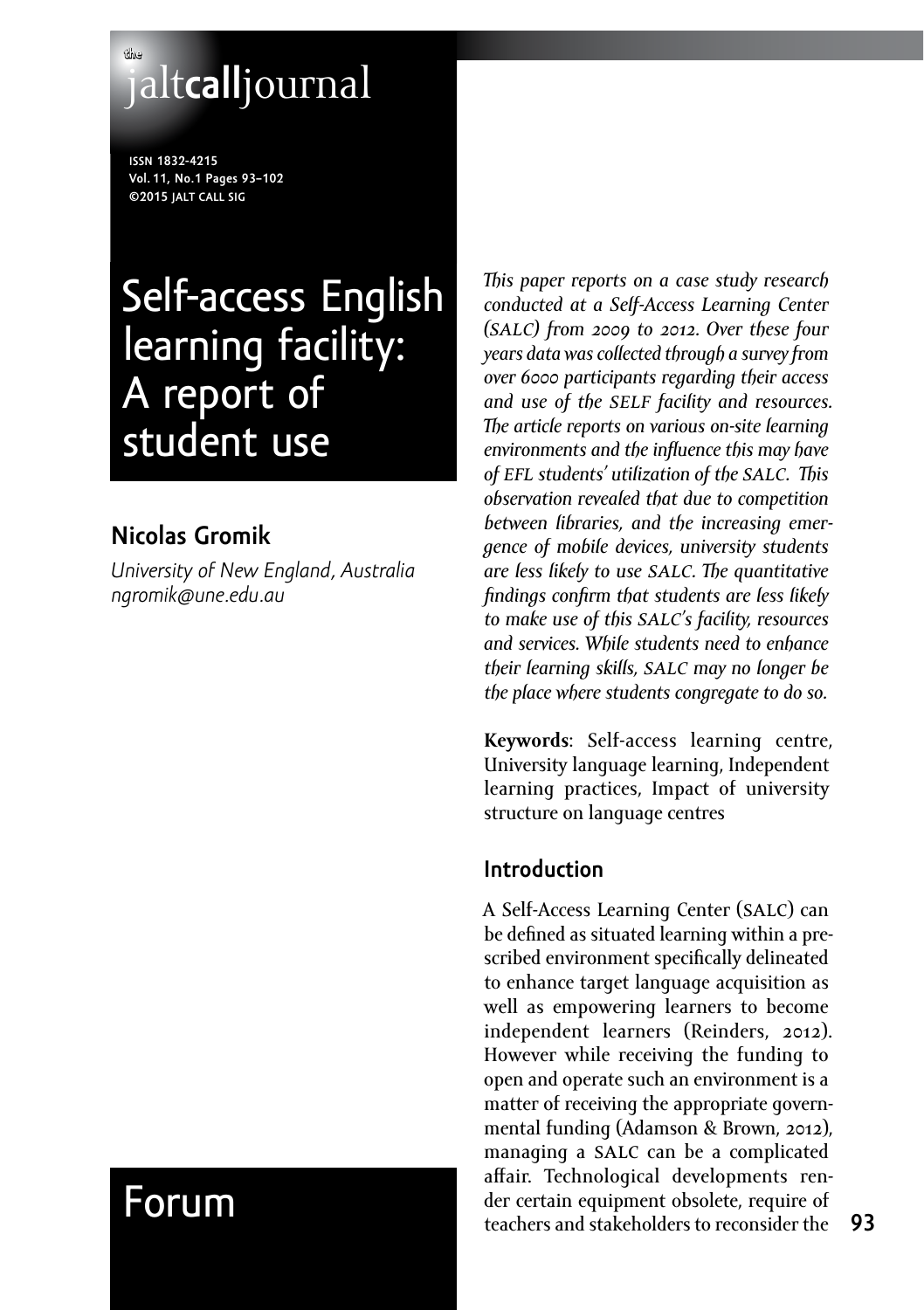options available for accessing and delivering learning materials, and establish new forms of client use of the premises. The institutional demographic can at times vary significantly in terms of student language or technology abilities and teacher needs and expectations. Finally, while some of the literature presents salc as an environment where learners can access resources and develop their independent language learning skills, mobile learning is deconstructing the need for such a physical space. The objective of this paper is to present descriptive evidence that documents language learners shift away from using the Self-Access English Learning Facility provided by the Centre for English Language Communication (celc) at the National University of Singapore (nus).

#### **Literature review**

Self Access Learning Centers can be defined as dedicated spaces where learning, resources, technology, tasks and facilitators meet to enhance the development of independent learning as well as language skills (Cotterall & Reinders, 2001; Gardner and Miller, 1999; McMurry, Tanner & Anderson, 2009; Reinders, 2012). Since Gardner and Miller's (1999) guide on establishing and managing a salc, the relevant literature on research foci has extended to include investigations of the concept of management, practices, technology integration, learning gain, and Self-Access Language Learning (sall) (Adamson & Brown, 2012; Castellano, Mynard & Rubesch, 2011; Gardner & Miller, 2011; Morrison, 2005, 2008). The issues covered in the literature are all pertinent points that need to be addressed in the process of structuring and managing sac. For example, Morrison (2005) notes that major challenges concern: catering to heterogeneous groups of learners with different skills and abilities, offering a wide range of resources to this mix of learners, meeting institutional expectations, collecting and analyzing data that can contribute to the improvement of salc services, and evaluating learning gains (p. 269).

Amidst these concerns, Morrison (2005) applies a grounded theoretical methodology to interview a mix of 16 lecturers and learners. The study evaluates whether salc users' learning gains meets both the learner and the institution in terms of accountability and "evidence of cost effectiveness" (p. 277). Morrison's (2005) participants concur that evaluating salc-based language learning improvements is a futile exercise for several reasons. Firstly, the existence of potential influencing external variables may affect salc-based language assessment. It would appear language gains by a salc participant might not be directly related to their reqular or irreqular attendance of SALC learning activities. Secondly, the outcome of completing certain tasks would be dependent on the regularity and effectiveness of the salc user. For example Morrison (2005) explains that the quality of a portfolio will depend on the regularity of a salc student coming to the center to complete the task. And thirdly, the evaluation outcome might reveal that while students visit sac they do not necessarily maximize their learning opportunities; they may not use the center for its intended purpose but rather to socialise. In a later study, Morrison (2008) investigates the salc's role for enabling independent learning improvement. The questionnaires and interviews revealed that both teachers and students believed that salc played a vital role in developing learning strategies. The evidence suggests that both the facility and the resources available through it enabled learners to develop and enhance their overall independent learning skills.

**94** salcs are not places solely used to enhance "the learner's ability to take responsibility for" their own learning (Reinders, 2012, p. 1) – their ability to study independently. As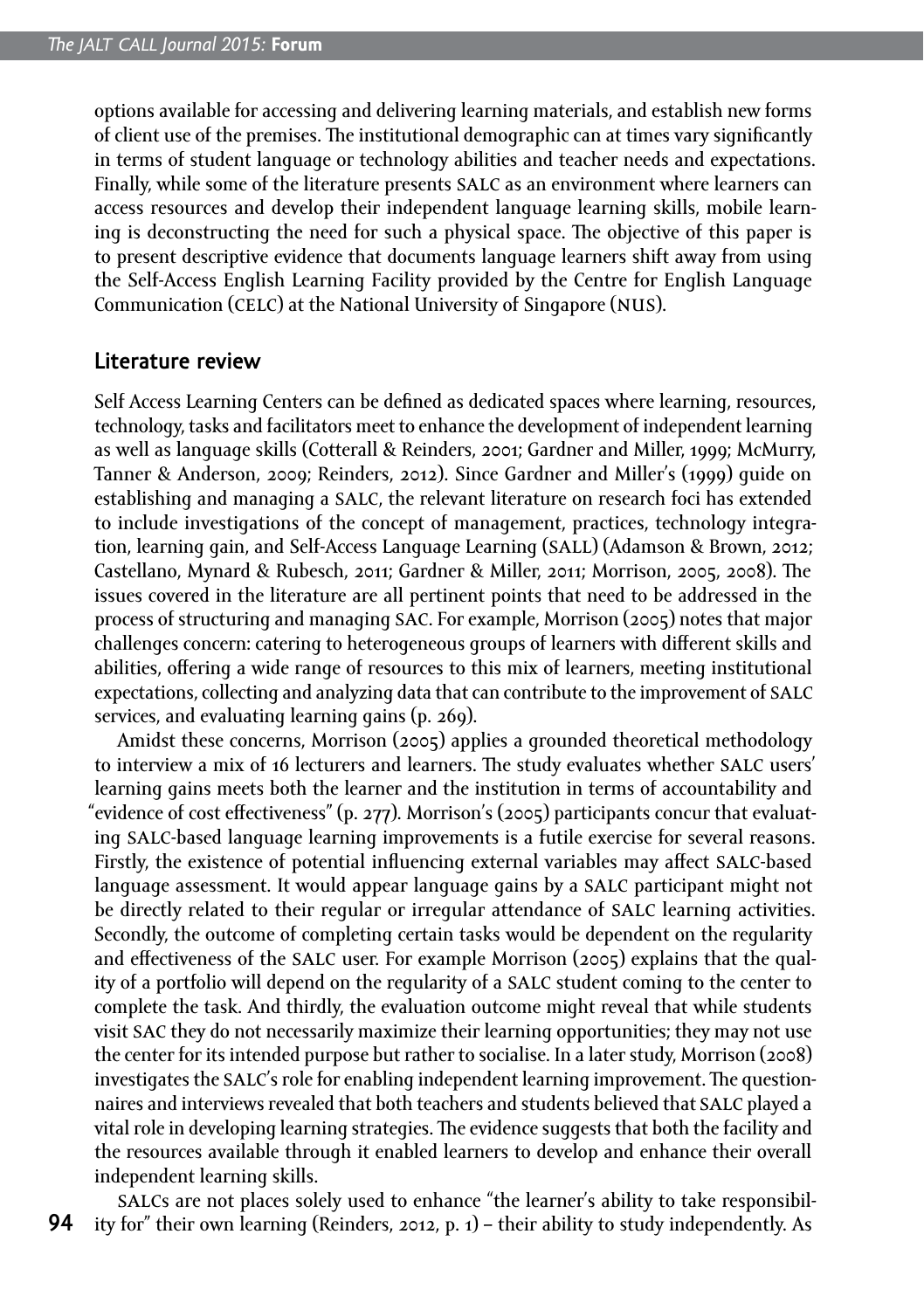Gardner and Miller's (1999) definition suggests, salcs are also areas where students can develop their independent use of technology to enhance their learning skills. Castellano, Mynard, and Rubesch (2011) apply an action research methodology to understand their clientele's use of technology available at their university salc. While the findings regarding students' use of technology (such as videos, DVD, the Internet to access social networking websites) are compelling, the article does not capitalize on student feedback. Castellano *et al*. state, "seven students mentioned an interest in learning about mobile technology for language learning, including the iPad" (2011, p. 19), and yet little is debated for increasing the use of such technology in sac. The authors may be aware but did not explore the possibility that Japanese students, like any mobile-capable university students, have the opportunity of learning with computers and laptops and, more recently, have access to a wide range of free learning resources on their mobile devices (Jackson & Shenton, 2010).

Gardner and Miller (2011) also reported on seven Hong Kong-based salc managers' perceptions of governing principles of salc. The findings contribute to developing a more global consensus of the definition and purpose of salc and its role in developing independent learning. The literature would agree with Gardner and Miller that a "self access is about facilities, the focus is on provision of materials, location and support" to engage students to take responsibilities for their learning (p. 82; see also Reinders, 2012). Nonetheless, the participants' data suggests that "real" purpose of salc was either vaguely understood or set within general teaching terms, and three out of seven salcs are set within a clear rationale. Gardner and Miller's (2011) research and the issues raised in the literature imply that salc originally had commendable goals but, due to more modern times, little is discussed about the complexity involved in understanding salc. For example, the literature does not identify SALC's competition. SALCs as learning centers compete with departmental and central libraries, each providing study centers, writing support groups, and comfortable environments, with some even providing areas to relax. For example, Jackson and Shenton (2010) define learning centers as "'learning zones,' 'learning spaces,' and 'learning cafes'" (p. 215), areas in which students are more likely to use technology to access text materials rather than open a physical book. Institutions and governments invest heavily in the establishment of a sac (Adamson & Brown, 2012; Gardner & Miller, 2011) and the justification for sustaining its presence, relevance and role establishes a new area of research.

The aim of this paper is to present the history of the Self-Access English Learning Facility located on the Center for English Language Communication (celc) premises at nus. It also reports on students' use of this facility and to report on the infrastructure developments at NUS affecting students visits to the center.

### **Method**

Structured as a case study, the paper is an inquiry to "investigate a contemporary phenomenon within real-life context" (Yin, 1999, p. 23). The data presented in this report were collected from observations of the institution's infrastructures available onsite and on the university website. Quantitative data were collected from the electronic sign in system in place at the salc. Once salc visitors have finished using the facilities and resources, they are encouraged to complete an electronic survey. The survey was designed in 2005, however some of the data collected were not suitable for evaluation. Therefore, evidence generated from the digital records from 2009 to 2012 is reported. The survey includes questions regarding students' faculty and English study background, length of use of the facilities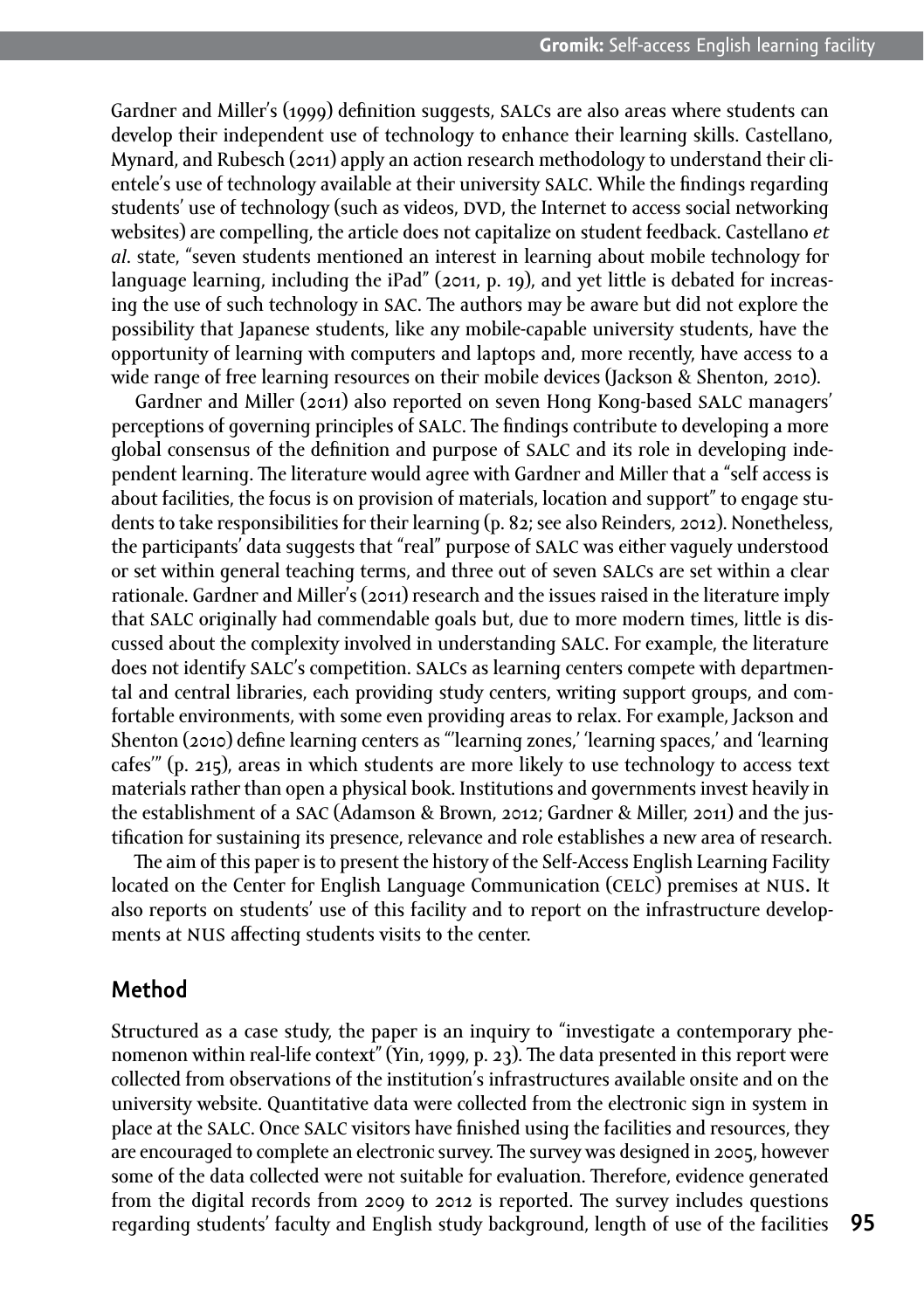for that period of time, purpose of visit, purpose of study, activity completed and the name of the teacher who encouraged them to use the salc facilities. The survey responses were sorted, organized and analyzed with SPSS 20, because this software provided fast data analysis.

Since the salc visitors' electronic surveys had not previously been analyzed, it was thought that such evidence might provide some information that may justify future directions for improving students' access to the facilities.

#### *The Center for English Language Communication SALC context*

nus students come from various Asian countries and their English language abilities vary from low intermediate to fluent. Since English is the medium language of instruction at nus, most students are required to undertake one or two compulsory introductory English language courses as well as some faculty-specific English courses in order to graduate. Courses can range from Academic English writing for engineering students, to English communication skills for music students. The courses are offered as part of faculty programs and grades are awarded for students' performance in a skill (such as academic writing skills) rather than a score of their English competence (such as IELTS). These English courses are offered by the celc.

The Self-Access English Learning Facility (SELF) opened its doors as a library and a center facility to enhance students' skills in 2000. It is located on the celc premises and it is opened from 9:00 until 17:30 on weekdays. It is not open on weekends. The self is managed by one coordinator and three celc-appointed faculty committee members for a minimum of one academic year. In addition to their normal teaching loads, these committee members oversee the general running of the self, manage the self website, purchase learning resources, and work with self student helpers to manage the self Library. Duties are negotiated and shared to ensure that all members have equal input in the overall SELF management.

The self Library is managed by a group of student helpers. Their role is to welcome visitors, to answer their queries, assist them in locating books or viewing movies, and to manage the general running of the library. The library infrastructure includes a reception desk, tables, chairs, cubicles, and sofas. The library provides students with access to computers, books, dictionaries, newspapers and magazines, CDs, videos, cassette tapes and players, and worksheets. The library also has a teacher resource collection. Students can only access these items while they are in the library and they cannot take them out. In addition, in collaboration with the Writing Hub, the library is a place where students come to receive training, support, and guidance to improve their writing. At the time of writing the Writing Hub had no data regarding students' access to this service. However in the process of writing this report, the Writing Hub leaders mentioned that they may begin to keep track of students' visits in a more structured way.

Originally the self's purpose matched the salc definition previously stated above (Cotterall & Reinders, 2001; Gardner and Miller, 1999; McMurry, Tanner & Anderson, 2009; Reinders, 2012). In line with nus's mission, the self provides a space as well as the resources for students to improve their English and study skills on their own within a comfortable and conducive learning environment. However, since 2000 much has changed around nus. For example, the Singapore Government invested "more than \$2 billion on integrating information technology into its national education programme" (Weber, Yow &

**96**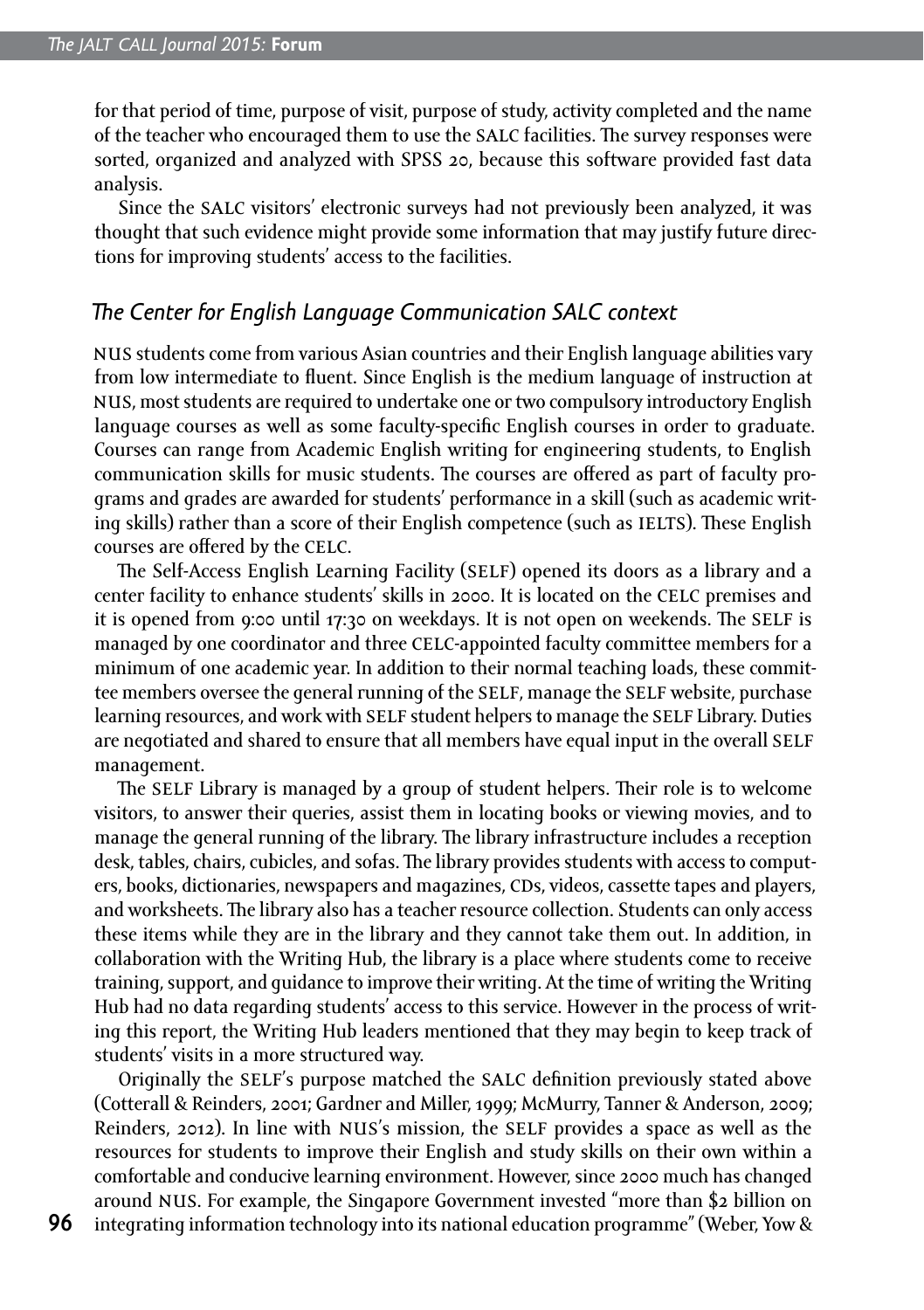Soong, 2005, p. 150). This investment resulted in the National University of Singapore being able to offer free wi-fi access across the whole campus. This may have been the cause for the reduced number of students visits to the self, which began to resemble McMurry *et al*.'s (2009) description of salc quickly becoming a library/computer lab. It could be argued that since NUS students have increased access to mobile technology and through this technology they have access to online resources, and that the technology affords these students the opportunity to learn anytime anywhere at any pace, the SELF may have lost its appeal.

#### *The NUS Library context*

The whole NUS campus is covered by wireless connectivity allowing students to access the internet anywhere anytime on a mobile or laptop computer. There are seven libraries at nus; The Central Library, Business, Chinese and Japanese, Law, Medical, Music, and Science libraries. The Central Library provides a computer hub, cubicles for independent studies with computer connection, general study areas, and open and closed reading areas. While some books are still available in hard copy, more resources are increasingly becoming available in digital form, accessible either from the publishers or from the library's digital holdings.

Study areas where students can study in the open air anytime at their convenience surround the outside of the Central Library. Within walking distance, students can access eating areas and coffee shops. While the area surrounding the Central Library is old, the University Town (UTown) was completed in 2011 to promote open academic interaction. UTown includes open study areas with a Starbucks, enclosed computer working hubs, and a writing center.

#### *The NUS Student*

A walk around the campus will show nus students with tablet computers and/or cell phones. They use their devices constantly to chat, study, or play games. Classroom observations will reveal that students use their tablet computers to access online journals, homework, or course documents. In general, the nus student is familiar and comfortable with mobile-based learning and interaction.

### **Findings**

#### *The SELF computer-based survey*

Discussions with colleagues indicated that in the inception of the self, students in the Foundation English program were guided to use the self resources. Teachers provided these students with tasks to complete. However by 2009, fewer teachers guided students to use this facility. By 2012, it appeared that only students from the Academic Writing course were directed to go to the SELF to view the practice test answer sheets.

Students from eight different faculties visited and used learning materials from the SELF. In total, as Table 1 reveals, over the 4 years,  $2,829$  students from the Foundation English program, 1372 from the Engineering faculty, 848 students from the Arts and Social Sciences, and 369 students from the Science department as well as 250 from the Design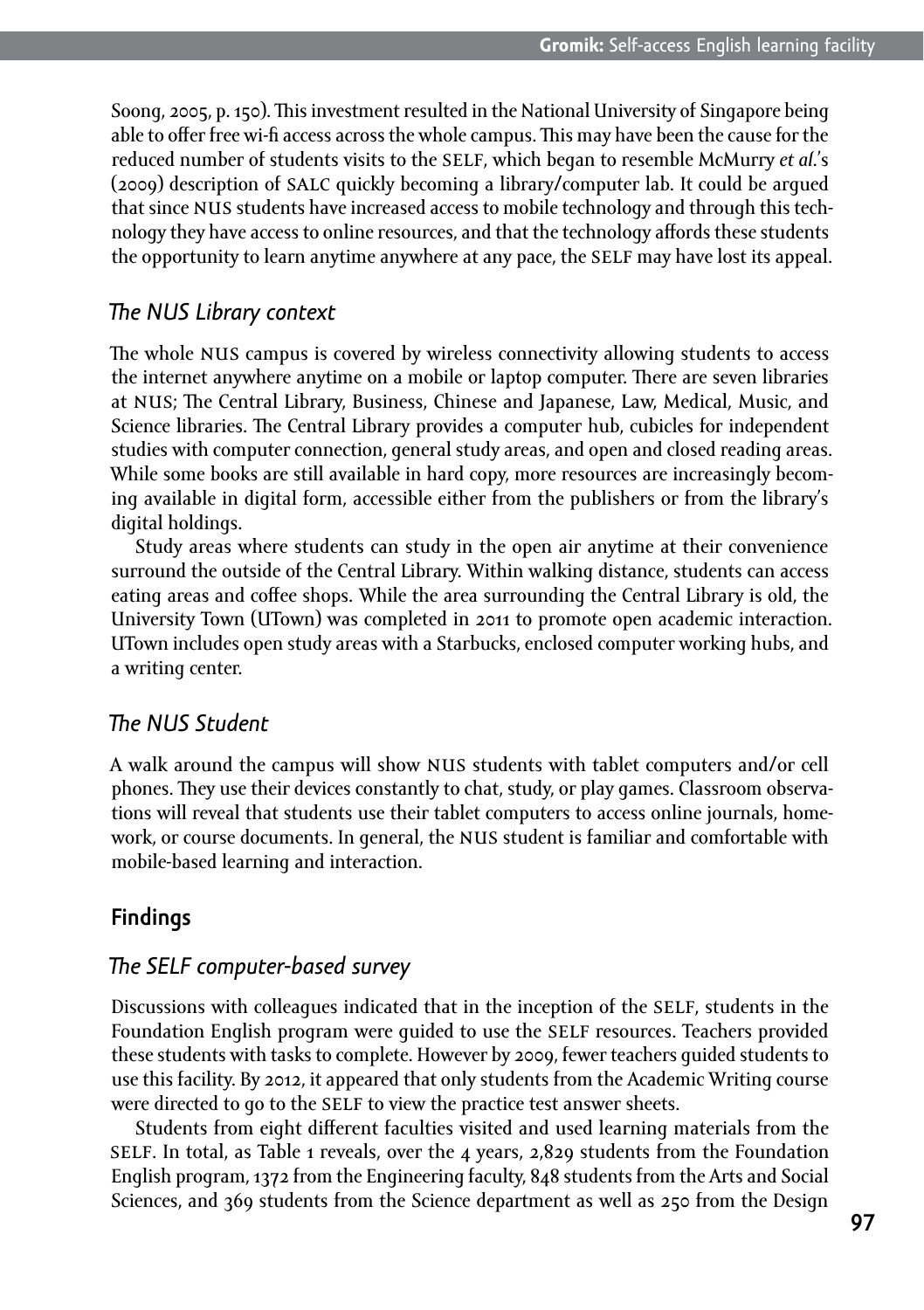and Environment, 237 from the School of Computing, 90 from the Business faculty, and 14 students from the Music department visited the SELF.

|       | Faculty                               |                 |                                  |                    |                                     |       |                        |         |       |
|-------|---------------------------------------|-----------------|----------------------------------|--------------------|-------------------------------------|-------|------------------------|---------|-------|
|       | Arts and<br>Social<br><b>Sciences</b> | <b>Business</b> | Design and<br><b>Environment</b> | <b>Engineering</b> | <b>Foundation</b><br><b>English</b> | Music | School of<br>Computing | Science | Total |
| 2009  | 499                                   | 51              | 79                               | 633                | 1,580                               | 13    | 140                    | 165     | 3,160 |
| 2010  | 109                                   | 28              | 83                               | 410                | 297                                 |       | 54                     | 70      | 1,052 |
| 2011  | 112                                   | 8               | 73                               | 245                | 584                                 | 0     | 29                     | 95      | 1,146 |
| 2012  | 128                                   | 3               | 15                               | 84                 | 368                                 | 0     | 14                     | 39      | 651   |
| Total | 848                                   | 90              | 250                              | 1.372              | 2.829                               | 14    | 237                    | 369     | 6.009 |

Table 1: Faculty demographic

The greater number of students visiting the SELF are the Mainland Chinese Foundation English learners, the cohort for which this center was originally opened. The number of visitors from the Business Faculty has decreased dramatically. In 2009 there was a low number of Music students making use of the self facilities, hence it is not surprising that they have not visited the SELF. However, it would be interesting to investigate why the numbers of Music students has always remained low. Students from the Arts and Social Sciences and the Science departments still continue to use the SELF facilities, but these numbers are also decreasing.

One of the survey items requires the students to indicate the number of times they visit the SELF per month. The responses reveal that a large number of students visited the SELF regularly. Nonetheless, over the years the number of visits decreased from 3160 in 2009 to 651 in 2012 (see Table 2). The evidence not only confirms that students are making less use of the SELF facilities, but also that they have been less inclined to come more than four times per month.

|       | <b>Number of SELF visits</b> |                               |                                 |                                |                         |       |  |
|-------|------------------------------|-------------------------------|---------------------------------|--------------------------------|-------------------------|-------|--|
|       | Once per<br>month            | <b>Two times</b><br>per month | <b>Three times</b><br>per month | <b>Four times</b><br>per month | More than<br>four times | Total |  |
| 2009  | 723                          | 361                           | 212                             | 129                            | 1,735                   | 3,160 |  |
| 2010  | 409                          | 167                           | 73                              | 43                             | 366                     | 1,052 |  |
| 2011  | 393                          | 171                           | 89                              | 66                             | 427                     | 1,146 |  |
| 2012  | 205                          | 85                            | 59                              | 38                             | 262                     | 651   |  |
| Total | 1.723                        | 784                           | 433                             | 276                            | 2,791                   | 6,009 |  |

Table 2: Number of SELF visits per month

At the beginning of the SELF, teachers promoted the facility to the students and encouraged them to make use of the resources available on the premises. Some teachers recommended that students complete certain activities while they visited the center. For example, the evidence in Table 3 reveals that Foundation English students were encouraged to go to the self to practice their reading and listening skills. This data for this group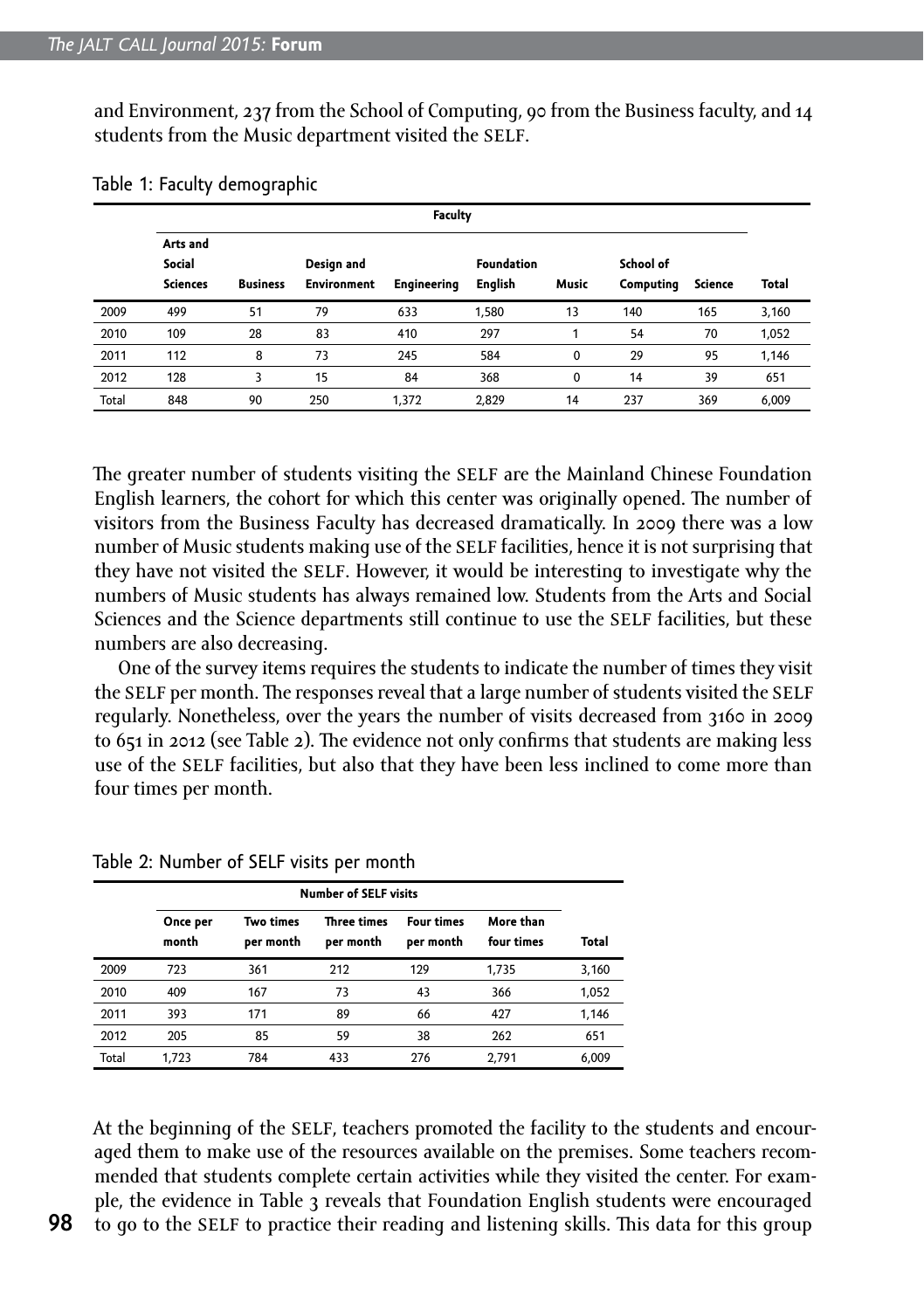were triangulated against the names of the teachers in charge of teaching the Foundation English programme. Engineering students have a higher interest in reading because they are part of the Academic Writing programme, which requires of them to research magazines and newspapers to complete their homework. Students from other faculties did not report that they were quided by their teachers to use the SELF facilities, therefore these numbers reflect more the students' general interest to develop certain skills.

The data do not reveal the types of books students are reading or any type of reading activities they undertake, skill they are practicing or the purpose for their reading (language skills development reading, language learning reading, academic writing reading, for example).

|                          |           | Recommended Skill Development Total |                |         |                |            |       |
|--------------------------|-----------|-------------------------------------|----------------|---------|----------------|------------|-------|
|                          | Listening | Reading                             | Speaking       | Grammar | Writing        | Vocabulary | Total |
| Arts and Social Sciences | 238       | 590                                 |                | 11      | 6              | 2          | 846   |
| <b>Business</b>          | 30        | 50                                  | $\Omega$       | 3       | 6              |            | 90    |
| Design and Environment   | 50        | 159                                 | 0              | 30      | 11             | $\Omega$   | 250   |
| Engineering              | 364       | 915                                 | $\mathfrak{p}$ | 54      | 30             |            | 1.372 |
| Foundation English       | 732       | 1.973                               | $\Omega$       | 41      | 64             | 19         | 2.829 |
| Music                    | 4         | 10                                  | $\Omega$       | 0       | $\mathbf 0$    | 0          | 14    |
| School of Computing      | 63        | 163                                 |                |         | $\overline{2}$ |            | 237   |
| Science                  | 118       | 217                                 | 5              | 9       | 20             | $\Omega$   | 369   |
| Total                    | 1.599     | 4.077                               | 9              | 155     | 139            | 30         | 6.009 |

#### Table 3: Recommended skill development total

#### *Borrowing records*

The borrowing record is not part of the computer-based survey, it is a paper-based borrowing document that records requests for borrowing a movie to view in the SELF. The date, time of borrowing and time of returning the video are recorded. Data collected from the reception borrowing records provide some evidence concerning visitor use of video resources. Table 4 below shows the average time of video use. In 2009, there were 198 cases of video borrowing. In 2010 the number increases to 317 and in 2011, the number falls to 125. Again, in 2012 the number fell to 77 video borrowing cases.

|       |     |       | Std.<br>deviation | Std. error |             | 95% confidence interval for mean | Minimum | Maximum |
|-------|-----|-------|-------------------|------------|-------------|----------------------------------|---------|---------|
|       | N   | Mean  |                   |            | Lower bound | Upper bound                      |         |         |
| 2009  | 198 | 82.51 | 49.011            | 3.483      | 75.64       | 89.37                            |         | 235     |
| 2010  | 317 | 78.01 | 57.195            | 3.212      | 71.69       | 84.33                            |         | 410     |
| 2011  | 125 | 77.69 | 61.185            | 5.473      | 66.86       | 88.52                            |         | 270     |
| 2012  | 77  | 85.10 | 58.689            | 6.688      | 71.78       | 98.42                            |         | 230     |
| Total | 717 | 79.96 | 55.909            | 2.088      | 75.86       | 84.05                            |         | 410     |

Table 4: Video borrowing time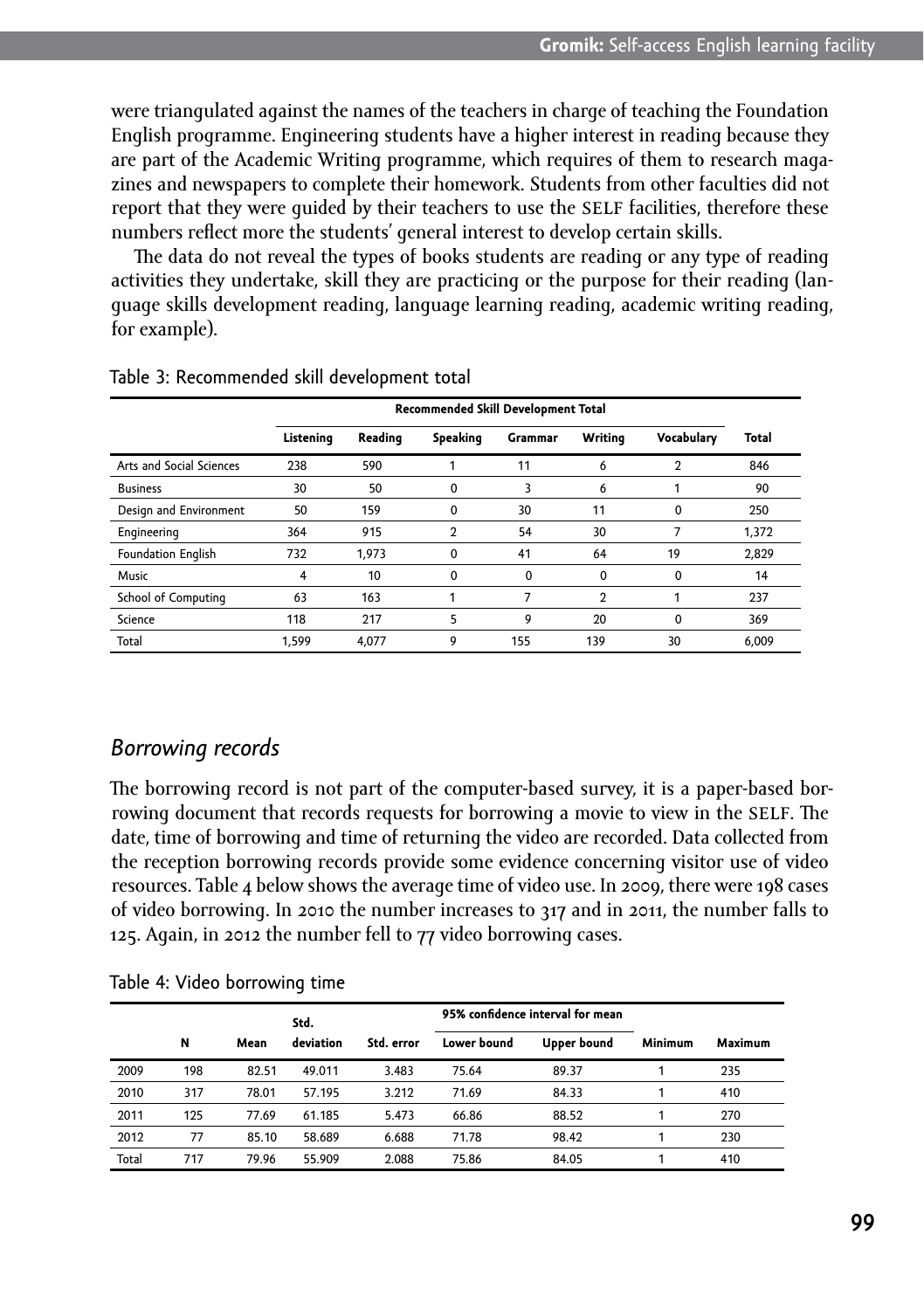One potential reason for the decrease in the number of students coming to the self could be due to two reasons. First, the collection of video does not change. Budget constraints may have prevented the SELF from purchasing newer movies. Second, it is easier for Internet subscribers to view movies on video storing websites such as YouTube or DailyMotion. Since nus has a campus-wide system, it would be possible for students to view streamed videos anytime and anywhere at their convenience.

#### **Discussion**

There is little evidence in the literature reporting on the use of the Self Access Learning Center by a large group of students over a long period of time. In addition, the literature reviewed presented mostly a positive view of the benefits of salcs. However, the findings from this paper indicate that over time, fewer students are making use of such facilities. The literature reviewed revealed that unless a salc provides training and services, managers and students will perceive little benefits of such facilities. As the evidence presented suggests, the numbers of students accessing and using the salc is decreasing over time and across all faculties. Compared to other faculties, Foundation English programme participants are most likely to use this facility. One of the main reasons students visit the salc is to complete listening and reading tasks. Speaking activities are not conducted inside the salc, which operates mainly as a library. Some students do visit the salc to study grammar, to improve their writing or to learn vocabulary items. However since this particular salc seems to operate as an environment where learners take the initiative to use the facility, and take the responsibility to study on their own, little training is provided to improve their study, language skills or learning skills. Thus students may have decided that they can complete the same amount of study in another environment. Further research about students' awareness and decision for using or not using the salc is necessary.

This research is not without limitations. The most noticeable limitation is the lack of consistency in the structure of the online data collection survey, as well as the lack of a comment section. Collecting students' comment or conducting interviews may confirm certain questions raised in this research, such as the effect of having access to other libraries to study, or the effect of free wi-fi across campus on preferred study styles.

#### **Implications**

100 students' use of the SALC, and has observed the current institutional infrastructure in an It could be argued that this paper is not directly connected to Computer Assisted Language Learning. However, evidence from this research may open up the debate regarding the effect of mobile technology as an influencing factor that may challenge the need to invest in call classrooms. One issue that emerges from this research is that increasingly, libraries are providing digital access to textbooks and academic articles. With technology advancements, students can access and download these digital resources on their mobile devices. The potential question that further research may investigate is, how do free digital resources which are downloadable on a mobile device affect or change the learning behavior of students? Gaudreau, Miranda and Gareau (2014) have begun to investigate this question. These authors report that student-computer interaction can be classified as school related or unrelated "laptop utilization" (p. 252), indicating that some laptop behaviors can be conducive to learning, while others are distractors. Hence, this paper has investigated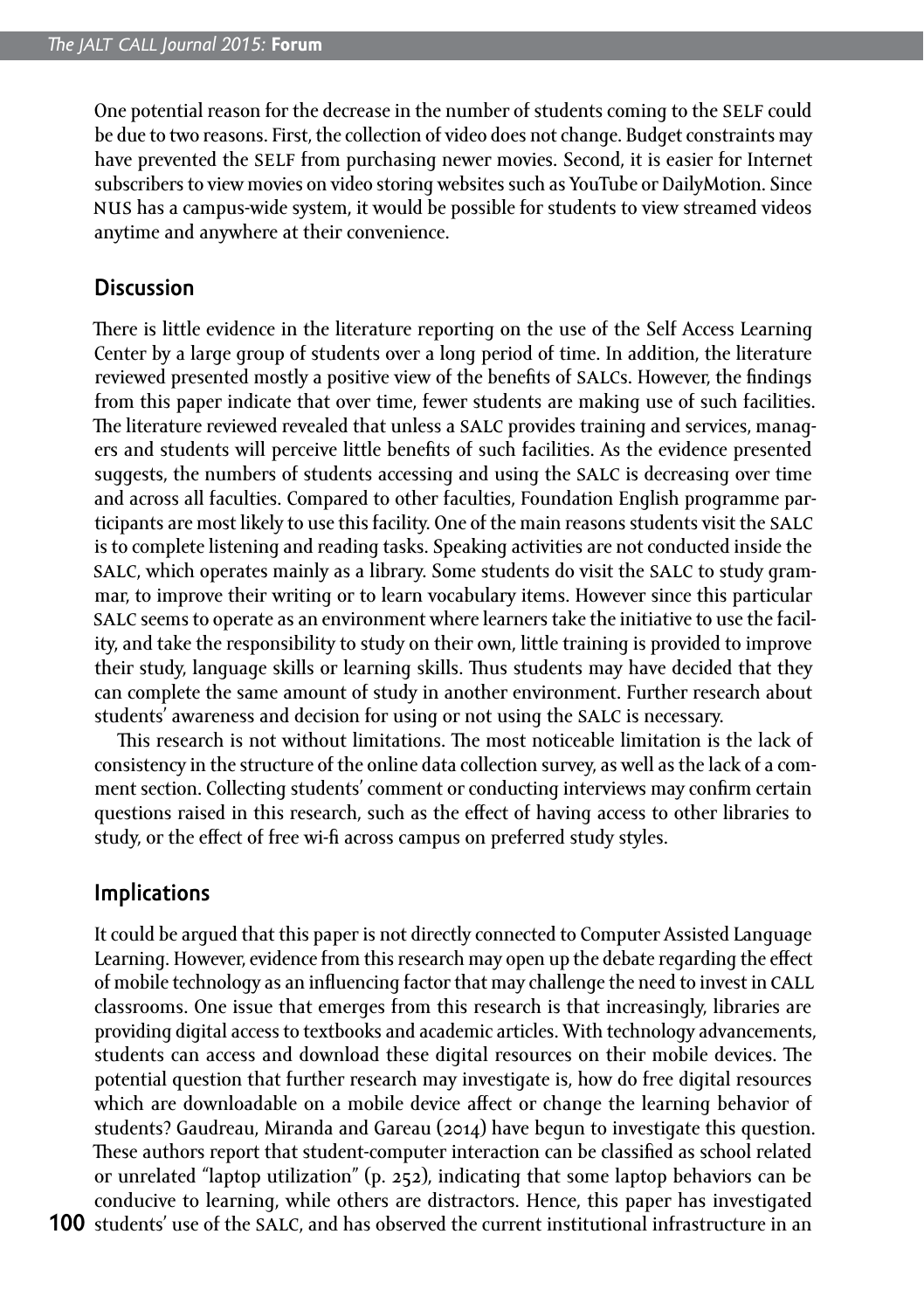attempt to understand the potential reasons behind the decrease in students' visits to the salc. While this paper has not directly researched the effect of mobile technology, it does set the ground for further research.

#### **Conclusion**

This case study has reported on the use and access of a Self-Access Learning Center at a Singapore university. The data presented attempted to understand whom the stakeholders were, how often they came to make use of the facilities, and the types of language learning activities they undertook. The data revealed that fewer students are making use of this particular salc. To understand the reason observations of the nus infrastructure and the access to free wi-fi across the campus were hypothesized as potential influencing factors; however, further research is necessary.

The findings from the survey indicated that over a four-year period, fewer students are making full use of this particular salc physical space, and thus, it may be time for such a facility to be reconsidered.

#### **References**

- Adamson, J., & Brown, H. (2012). Evidence-informed leadership in the Japanese context: Middle managers at a university self-access center. *Tertiary Education and Management, 18* (4), 353–374.
- Castellano, J., Mynard, J., & Rubesch, T. (2011). Action Research: Student technology use in a self-access center. *Language Learning & Technology, 15*(3), 12–27.
- Cotterall, S., & Reinders, H. (2001). Fortress or bridge? Learners' perceptions and practice in self-access language learning. *Tesolanz, 8,* 23–38. Retrieved from [http://www.](http://www.innovationinteaching.org/docs/article%2520-%25202001%2520-%2520Tesolanz.pdf) [innovationinteaching.org/docs/article%20-%202001%20-%20Tesolanz.pdf](http://www.innovationinteaching.org/docs/article%2520-%25202001%2520-%2520Tesolanz.pdf)
- Gardner, D., & Miller, L. (2011). Managing self-access language learning: Principles and practice. *System, 39,* 78–89.
- Gardner, D., & Miller, L. (1999). *Establishing Self-Access.* Cambridge: Cambridge University Press.
- Gromik, N. (2009). Do you know who we are? Undergraduate students' access to technology: A survey report. The *jalt call Journal, 5*(3), 57–66.
- Gaudreau, P., Miranda, D., & Gareau, A. (2014). Canadian university students in wireless classrooms: What do they do on their laptops and does it really matter? *Computers & Education, 70,* 245–255.
- Koyalan, A. (2009). The evaluation of a self-access centre: A useful addition to class-based teaching? *System, 37*, 731–740.
- Jackson, M., & Shenton, A.K. (2010). Independent learning areas and student learning. *Journal of Librarianship and Information Science, 42*(2), 215–223.
- McMurry, B.J., Tanner, M.W., & Anderson, N.J. (2009). Self-access centers: Maximizing learners' access to center resources. *tesl-ej, 12*(4), 1–13.
- Morrison, B. (2008). The role of the self-access centre in the tertiary language learning process. *System, 36*, 123–140.
- Morrison, B. (2005). Evaluating learning gain in a self-access language learning centre. *Language Teaching Research, 9* (3), 267–293.